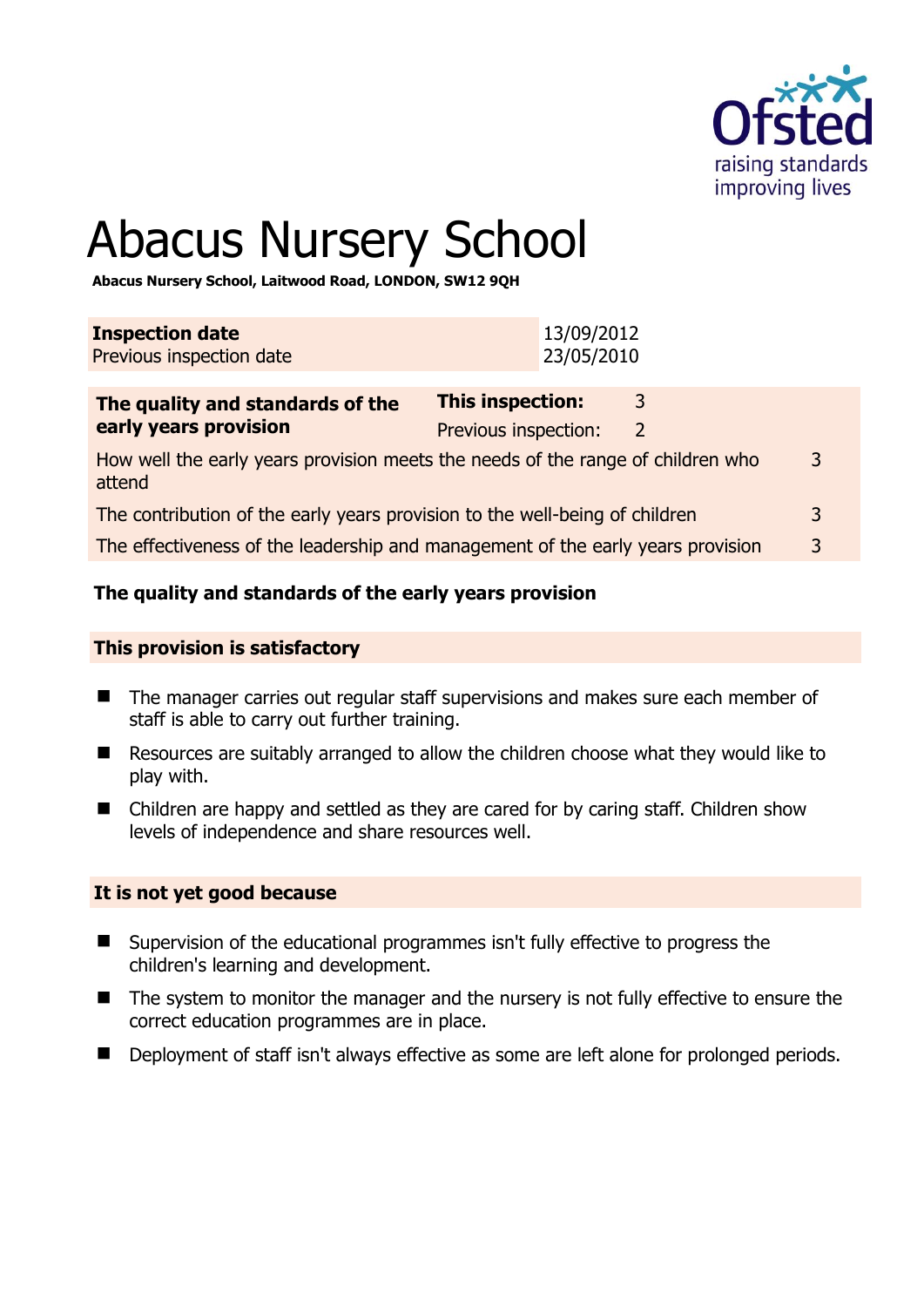# **Information about this inspection**

Inspections of registered early years provision are scheduled:

- at least once in every inspection cycle. The current cycle ends on 31 July 2016
- **n** more frequently where Ofsted identifies a need to do so, for example where provision was previously judged as inadequate
- **•** brought forward in the inspection cycle where Ofsted has received information that suggests the provision may not be meeting the legal requirements of the Early Years Foundation Stage; or where assessment of the provision identifies a need for early inspection
- **P** prioritised for inspection where we have received information that the provision is not meeting the requirements of the Early Years Foundation Stage and which suggests children may not be safe
- at the completion of an investigation into failure to comply with the requirements of the Early Years Foundation Stage.

# **Inspection activities**

■ One inspector carried out this inspection in one day.

The inspector spent equal time observing the outcomes for all groups of children;

- under twos and over twos, both inside and outside. The inspector sought the views of children through discussion with them and observation of their play.
- **Parents were interviewed and their views taken into account.**
- $\blacksquare$ The inspector discussed leadership issues with both the manager and staff from the main office.

The inspector sampled records and documentation relating to: children's progress

 $\blacksquare$ and development; safeguarding and staff suitability; the settings records relating to quality assurance and self-evaluation.

## **Inspector**

Rebecca Hurst

# **Full Report**

## **Information about the setting**

Abacus Nursery School opened in 1994 and re-registered under the same ownership in 2008 due to a change of company name. It is located in three rooms on the ground floor of a church building in South London. There are two enclosed outdoor areas for play and gardening activities. Access to the building is level and there are toilet facilities for the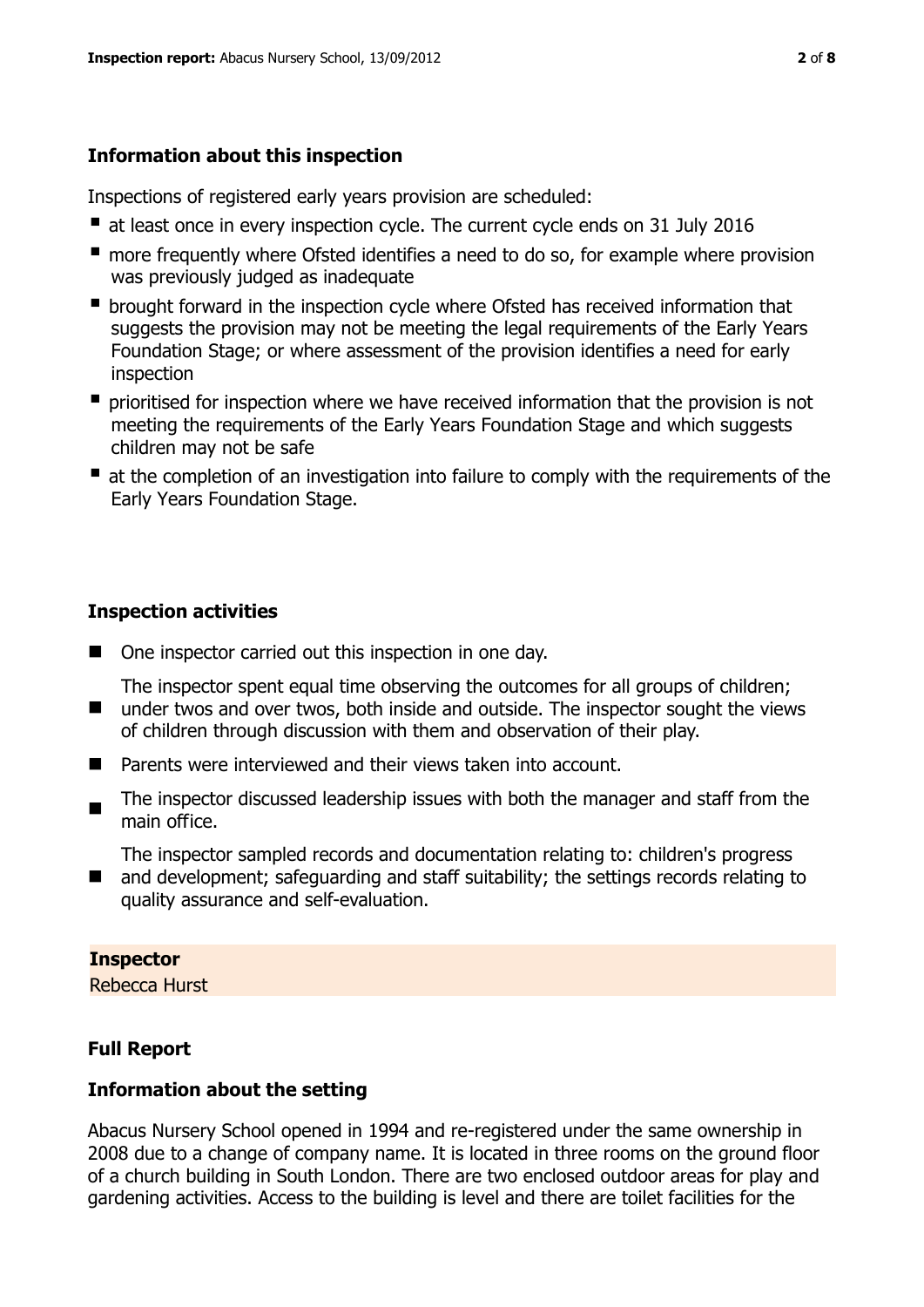#### disabled.

The nursery cares for children aged from 12 months to under five years. The group is open for five days a week from 8.00am to 6.00pm for 48 weeks per year. There are currently 79 children on roll who are all within the early year's age range. Children receive funding for nursery education. Children attend for a variety of sessions. Some children are learning English as an additional language. The setting is registered on the Early Years Register.

The manager and ten members of staff work with the children and all have appropriate qualifications and experience to at least NVQ level 3 and one member of staff is undertaking further relevant training.

The nursery is supported by a visiting member of staff who has Early Years Professional Status. Specialist teachers also visit the setting four days each week to lead music, French, library, drama and dance activities for children in all age groups.

## **What the setting needs to do to improve further**

#### **To meet the requirements of the Early Years Foundation Stage the provider must:**

■ Develop monitoring systems further to make sure providers are fulfilling their legal responsibilities in overseeing the educational programmes for children's learning and development and implementing the revised Early Years Foundation Stage curriculum and develop accurate and precise assessments to effectively plan suitably challenging activities to meet children's learning and development.

## **To further improve the quality of the early years provision the provider should:**

■ Monitor the deployment of staff to make sure staff are not left alone with children for long periods of time

#### **Inspection judgements**

#### **How well the early years provision meets the needs of the range of children who attend**

All children are making satisfactory progress, based on their starting points for learning overall. This means that children are achieving at least what is expected of them. Observations are used by the staff in the planning of activities. However, currently the observations are not fully evaluative with the next steps of learning to show how the staff are progressing them further, and challenging them with their learning and development. Activities planned currently do not reflect the children's next steps of learning and as a result, it's not fully clear how the observations are used effectively.

The revised Early Years Foundation Stage curriculum is currently not in use within the nursery. Currently staff are not aware of the changes that have been made to the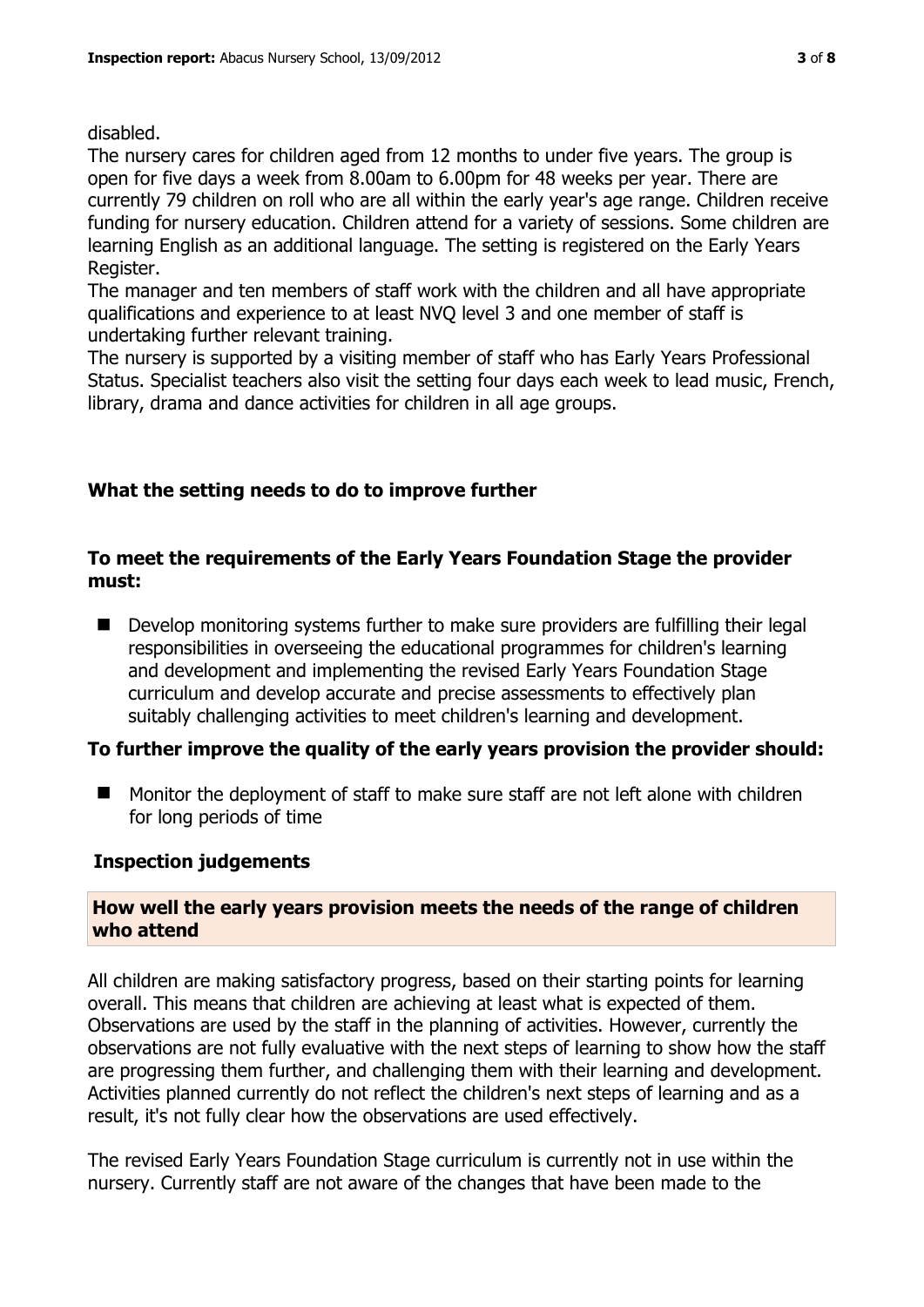curriculum and as a result do not have a secure knowledge on promote the children's learning and development.

Some staff use descriptive words to talk to the children about what they are doing. Children in the pre-school room have their communication and language nurtured through the staff's use of open ended questions for them to think about what they are doing. Children transition well between rooms and the settling in processes allow children to bond with staff before they start. Parents are kept informed of the progress their children are making and attend regular parent's evenings to discuss their children's development with the staff.

#### **The contribution of the early years provision to the well-being of children**

Children are happy and settled attending the nursery. Children build a bond with their key person and enjoy snuggling up to read builds and to gain reassurance during their first days back in the nursery. The interactions the staff and children have show they feel safe and secure. Children's individual routines are nurtured by the staff and through the settling in process key persons can get to know the children before they start. This enables the children's individual needs to be met.

Children's welfare is promoted by staff who demonstrate a suitable understanding of their responsibility to act on any safeguarding concerns. Children move freely between the indoors and outdoors ensuring that they receive plenty of fresh air. However, during these times the deployment of staff is not always effective as some are left for prolonged periods by themselves with a group of babies. Physical activities are promoted during outside play for the younger and older children. Toddlers have access both in their room and during outside play to enhance their physical development.

Children participate in a range of extra activities from additional teachers such as dance and movement, French and music. This enables the children to enhance their learning and development in these areas. Effective behaviour management procedures are in place. Staff are aware of their roles and responsibilities and are good role models. Given the children's ages and stages of development they play and share well.

Children have healthy meals prepared for them on the premises. Currently staff serve the meals and pours the drinks for the children which hinders their learning of independence skills. Children wash their hands before any meals and staff take time to talk to them about why they need to do this. Children in the past have opportunities to grow their own fruit and vegetables and to learn about healthy eating.

#### **The effectiveness of the leadership and management of the early years provision**

Staff supervision is carried out by the manager. Both her and the senior staff observe the staff's practices and monitor the activities that are carried out to make sure they promote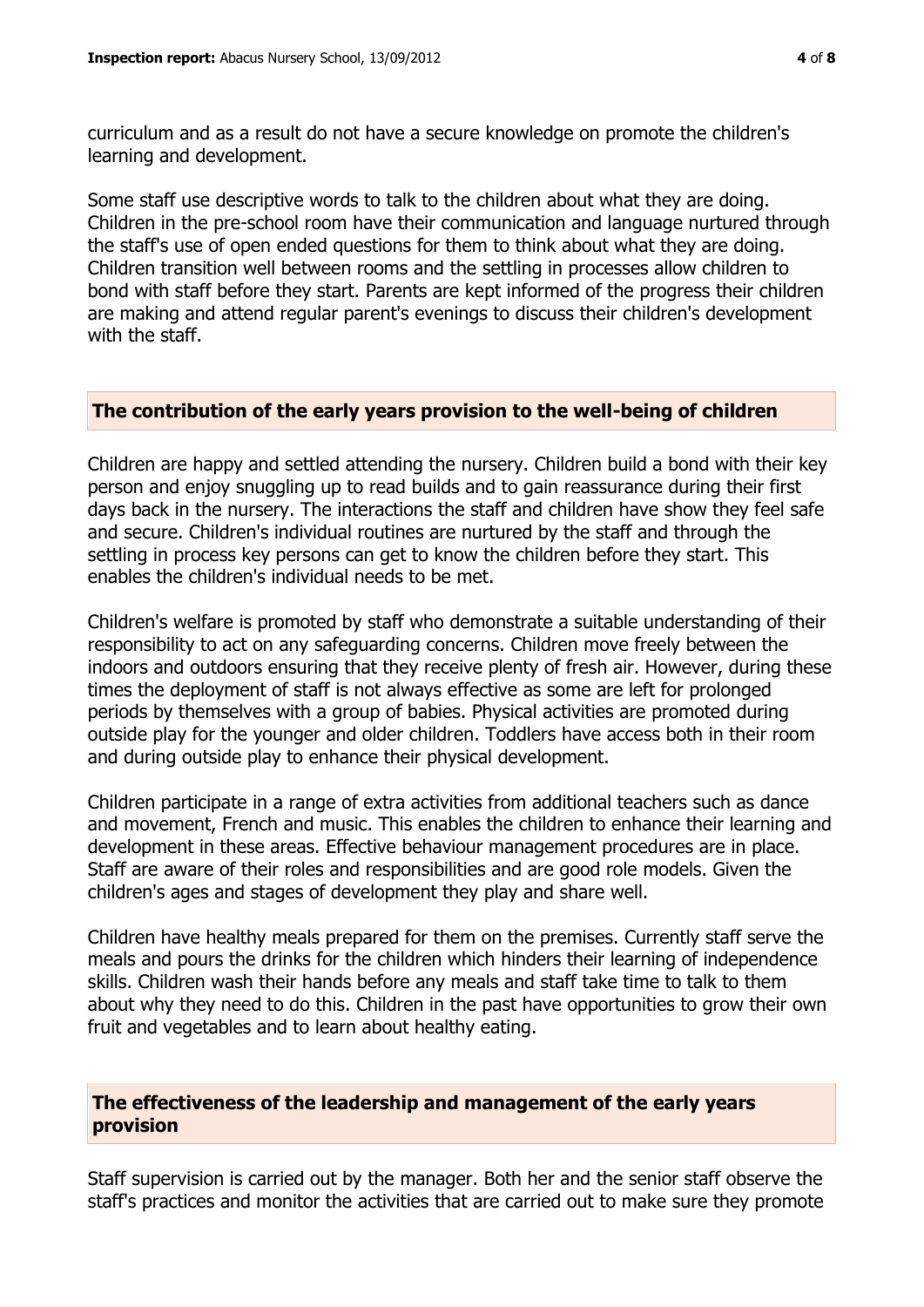the children's learning and development. Informal appraisals take place to discuss their practice and further training opportunities. Currently the supervision of the manager by the provider is not effective as they are not aware of the revised curriculum and what needs to be put into place. Consequently, the manager and staff are not aware of what they should be doing with the children and they do not have a good overview of the current educational programmes.

The self-evaluation is completed by all staff. Staff collect views of the parents and use this information in looking at areas to improve and change. The staff also look at the children's likes and dislikes and change activities according to the views of the children. The manager is able to highlight the key strengths within the nursery and what areas they need to work upon. Staff have worked on the previous recommendations set for them and proactive in making the necessary changes to implement these.

Parents are happy in the nursery and feel the staff are a key strength with the support they give to them and their children. Parents describe the kind, caring and consistent staff team as a key strength. Staff work with the schools the children are transitioning to and provided reports for them to see the progress the children have made. Some teachers come to the nursery to observe the children to work with the settling in process for them.

## **What inspection judgements mean**

| <b>Registered early years provision</b> |                  |                                                                                                                                                                                                                                                                                                                                                                             |  |  |
|-----------------------------------------|------------------|-----------------------------------------------------------------------------------------------------------------------------------------------------------------------------------------------------------------------------------------------------------------------------------------------------------------------------------------------------------------------------|--|--|
| Grade                                   | <b>Judgement</b> | <b>Description</b>                                                                                                                                                                                                                                                                                                                                                          |  |  |
| Grade 1                                 | Outstanding      | Outstanding provision is highly effective in meeting the needs<br>of all children exceptionally well. This ensures that children are<br>very well prepared for the next stage of their learning.                                                                                                                                                                            |  |  |
| Grade 2                                 | Good             | Good provision is effective in delivering provision that meets<br>the needs of all children well. This ensures children are ready<br>for the next stage of their learning.                                                                                                                                                                                                  |  |  |
| Grade 3                                 | Satisfactory     | Satisfactory provision is performing less well than expectations<br>in one or more of the key areas. It requires improvement in<br>order to be good.                                                                                                                                                                                                                        |  |  |
| Grade 4                                 | Inadequate       | Provision that is inadequate requires significant improvement<br>and/or enforcement. The provision is failing to give children an<br>acceptable standard of early years education and/or is not<br>meeting the safeguarding and welfare requirements of the<br>Early Years Foundation Stage. It will be inspected again within<br>12 months of the date of this inspection. |  |  |
| Met                                     |                  | The provision has no children on roll. The inspection judgement<br>is that the provider continues to meet the requirements for<br>registration.                                                                                                                                                                                                                             |  |  |
| Not Met                                 |                  | The provision has no children on roll. The inspection judgement                                                                                                                                                                                                                                                                                                             |  |  |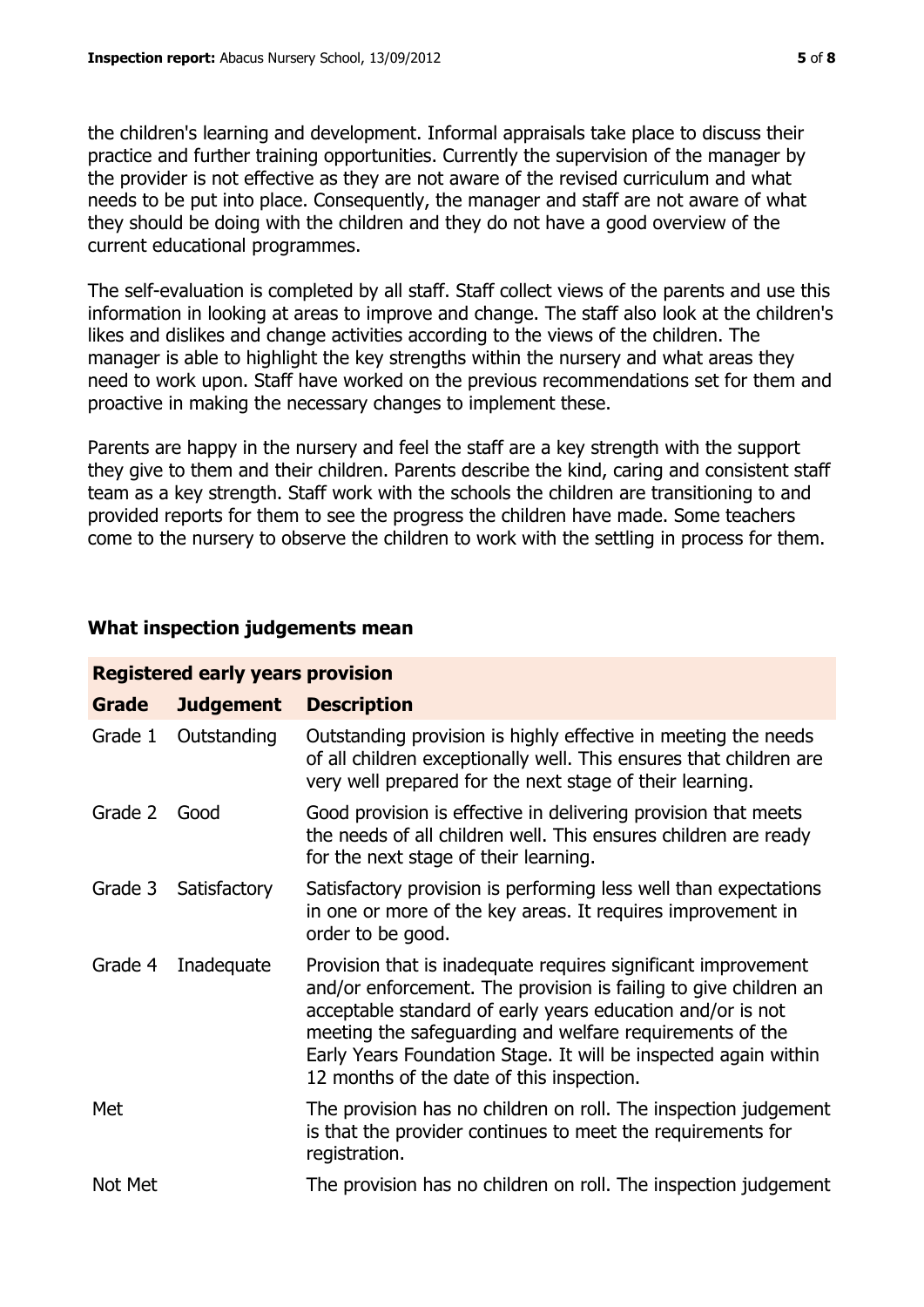is that the provider does not meet the requirements for registration.

#### **Inspection**

This inspection was carried out by Ofsted under Sections 49 and 50 of the Childcare Act 2006 on the quality and standards of provision that is registered on the Early Years Register. The registered person must ensure that this provision complies with the statutory framework for children's learning, development and care, known as the Early Years Foundation Stage.

#### **Setting details**

| Unique reference number       | EY369276                 |
|-------------------------------|--------------------------|
| <b>Local authority</b>        | Wandsworth               |
| <b>Inspection number</b>      | 882473                   |
| <b>Type of provision</b>      |                          |
| <b>Registration category</b>  | Childcare - Non-Domestic |
| <b>Age range of children</b>  | $1 - 5$                  |
| <b>Total number of places</b> | 50                       |
| Number of children on roll    | 79                       |
| <b>Name of provider</b>       | Abacus Kindergarten Ltd  |
| Date of previous inspection   | 23/05/2010               |
| <b>Telephone number</b>       | 0208 6758093             |

Any complaints about the inspection or the report should be made following the procedures set out in the guidance 'raising concerns and making complaints about Ofsted', which is available from Ofsted's website: www.ofsted.gov.uk. If you would like Ofsted to send you a copy of the guidance, please telephone 0300 123 4234, or email enquiries@ofsted.gov.uk.

## **Type of provision**

For the purposes of this inspection the following definitions apply:

Full-time provision is that which operates for more than three hours. These are usually known as nurseries, nursery schools and pre-schools and must deliver the Early Years Foundation Stage. They are registered on the Early Years Register and pay the higher fee for registration.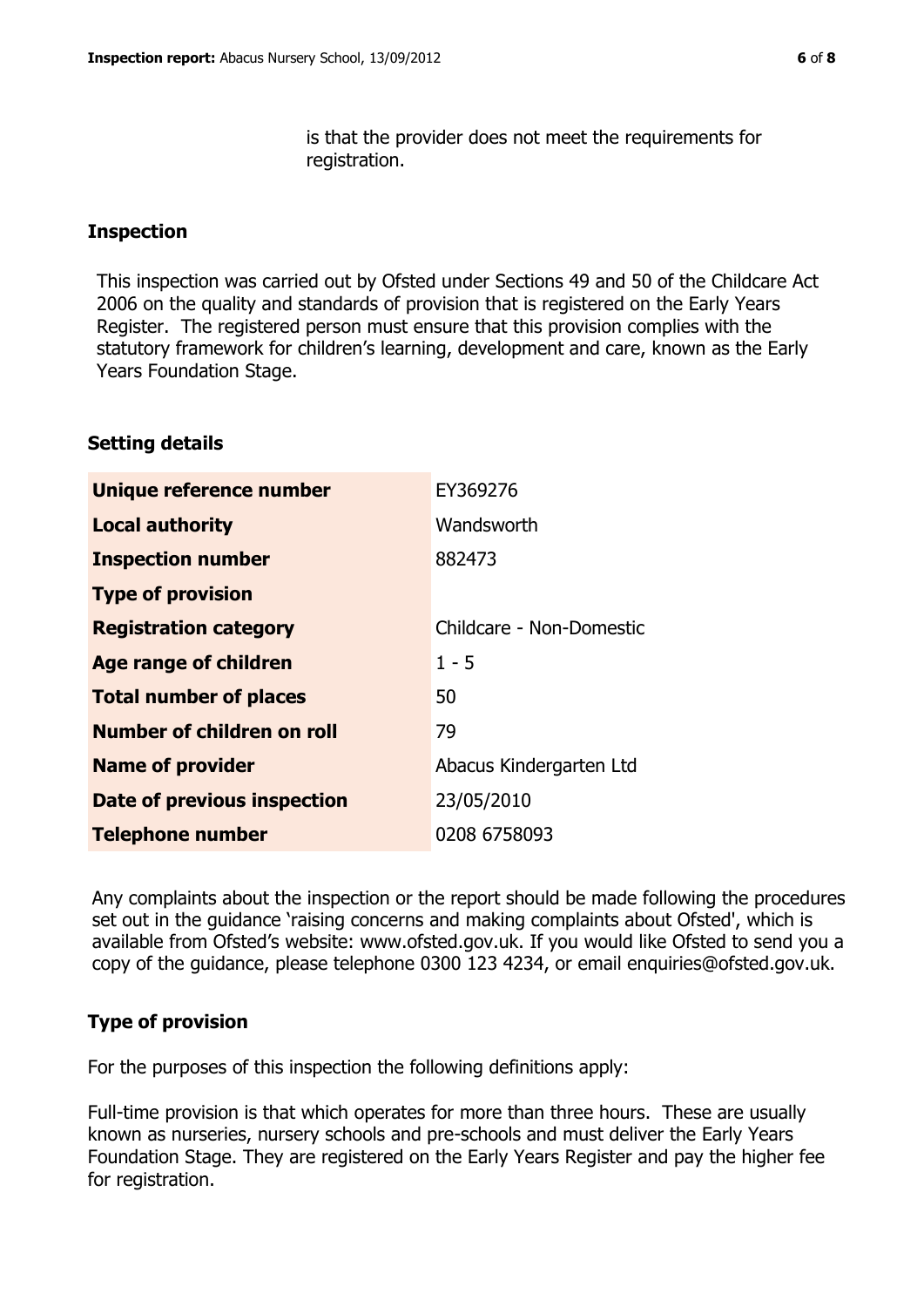Sessional provision operates for more than two hours but does not exceed three hours in any one day. These are usually known as pre-schools, kindergartens or nursery schools and must deliver the Early Years Foundation Stage. They are registered on the Early Years Register and pay the lower fee for registration.

Childminders care for one or more children where individual children attend for a period of more than two hours in any one day. They operate from domestic premises that are usually their own home. They are registered on the Early Years Register and must deliver the Early Years Foundation Stage.

Out of school provision may be sessional or full-time provision and is delivered before or after school and/or in the summer holidays. They are registered on the Early Years Register and must deliver the Early Years Foundation Stage. Where children receive their Early Years Foundation Stage in school these providers do not have to deliver the learning and development requirements in full but should complement the experiences children receive in school.